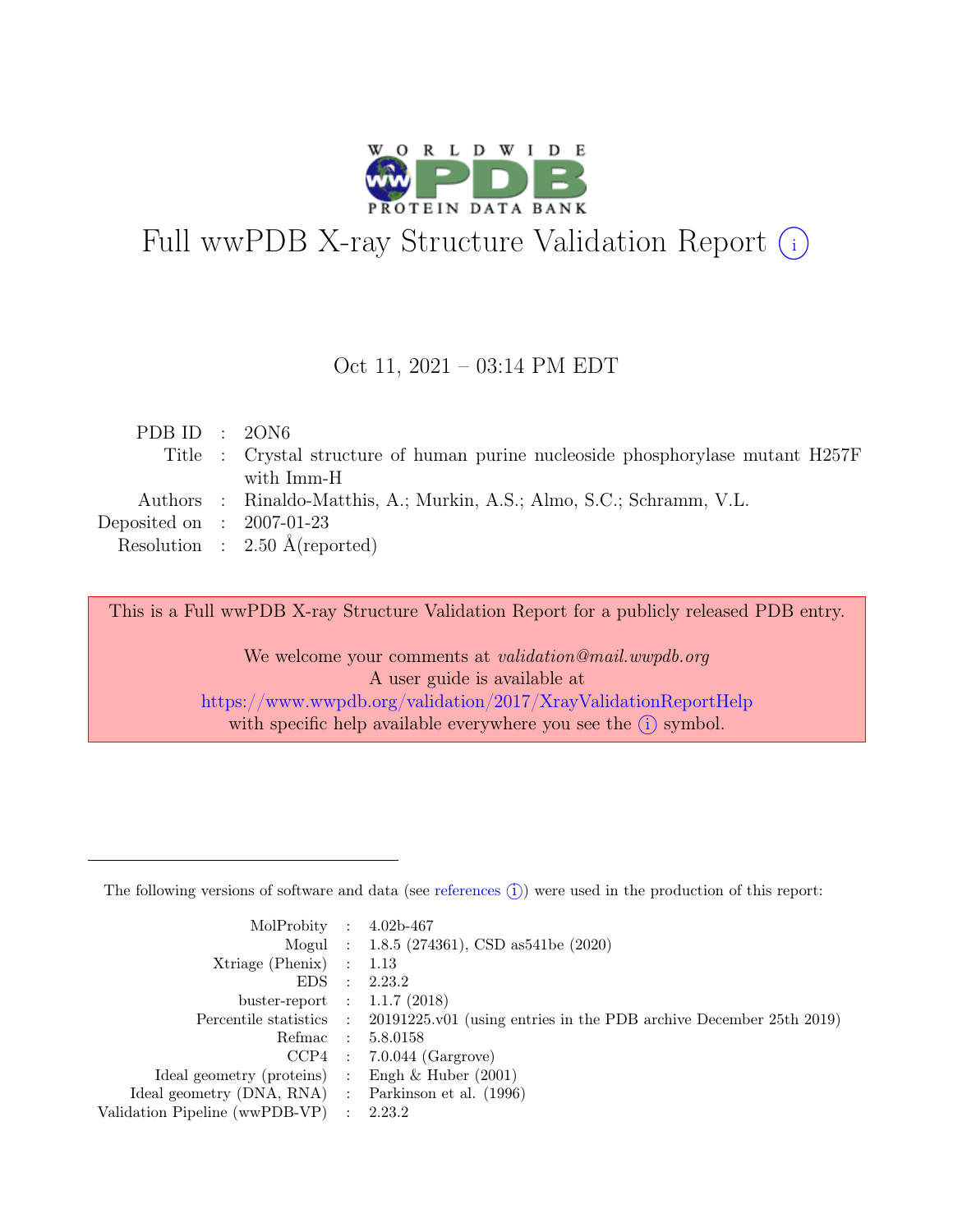# 1 Overall quality at a glance  $(i)$

The following experimental techniques were used to determine the structure: X-RAY DIFFRACTION

The reported resolution of this entry is 2.50 Å.

Percentile scores (ranging between 0-100) for global validation metrics of the entry are shown in the following graphic. The table shows the number of entries on which the scores are based.



| Metric                | Whole archive<br>$(\# \text{Entries})$ | Similar resolution<br>$(\# \text{Entries}, \text{ resolution range}(\AA))$ |
|-----------------------|----------------------------------------|----------------------------------------------------------------------------|
| $R_{free}$            | 130704                                 | $4661 (2.50-2.50)$                                                         |
| Clashscore            | 141614                                 | $5346 (2.50 - 2.50)$                                                       |
| Ramachandran outliers | 138981                                 | $5231 (2.50 - 2.50)$                                                       |
| Sidechain outliers    | 138945                                 | $5233(2.50-2.50)$                                                          |
| RSRZ outliers         | 127900                                 | $4559(2.50-2.50)$                                                          |

The table below summarises the geometric issues observed across the polymeric chains and their fit to the electron density. The red, orange, yellow and green segments of the lower bar indicate the fraction of residues that contain outliers for  $\geq=3$ , 2, 1 and 0 types of geometric quality criteria respectively. A grey segment represents the fraction of residues that are not modelled. The numeric value for each fraction is indicated below the corresponding segment, with a dot representing fractions <=5% The upper red bar (where present) indicates the fraction of residues that have poor fit to the electron density. The numeric value is given above the bar.

| Mol | 'hain | Length | Quality of chain |     |          |
|-----|-------|--------|------------------|-----|----------|
|     |       |        | 3%               |     |          |
|     |       | 289    | 70%              | 24% | $\cdots$ |

The following table lists non-polymeric compounds, carbohydrate monomers and non-standard residues in protein, DNA, RNA chains that are outliers for geometric or electron-density-fit criteria:

|                         |     |  | Mol   Type   Chain   Res   Chirality   Geometry   Clashes   Electron density |
|-------------------------|-----|--|------------------------------------------------------------------------------|
| $\sim$ 2   IMH   $\sim$ | 300 |  |                                                                              |

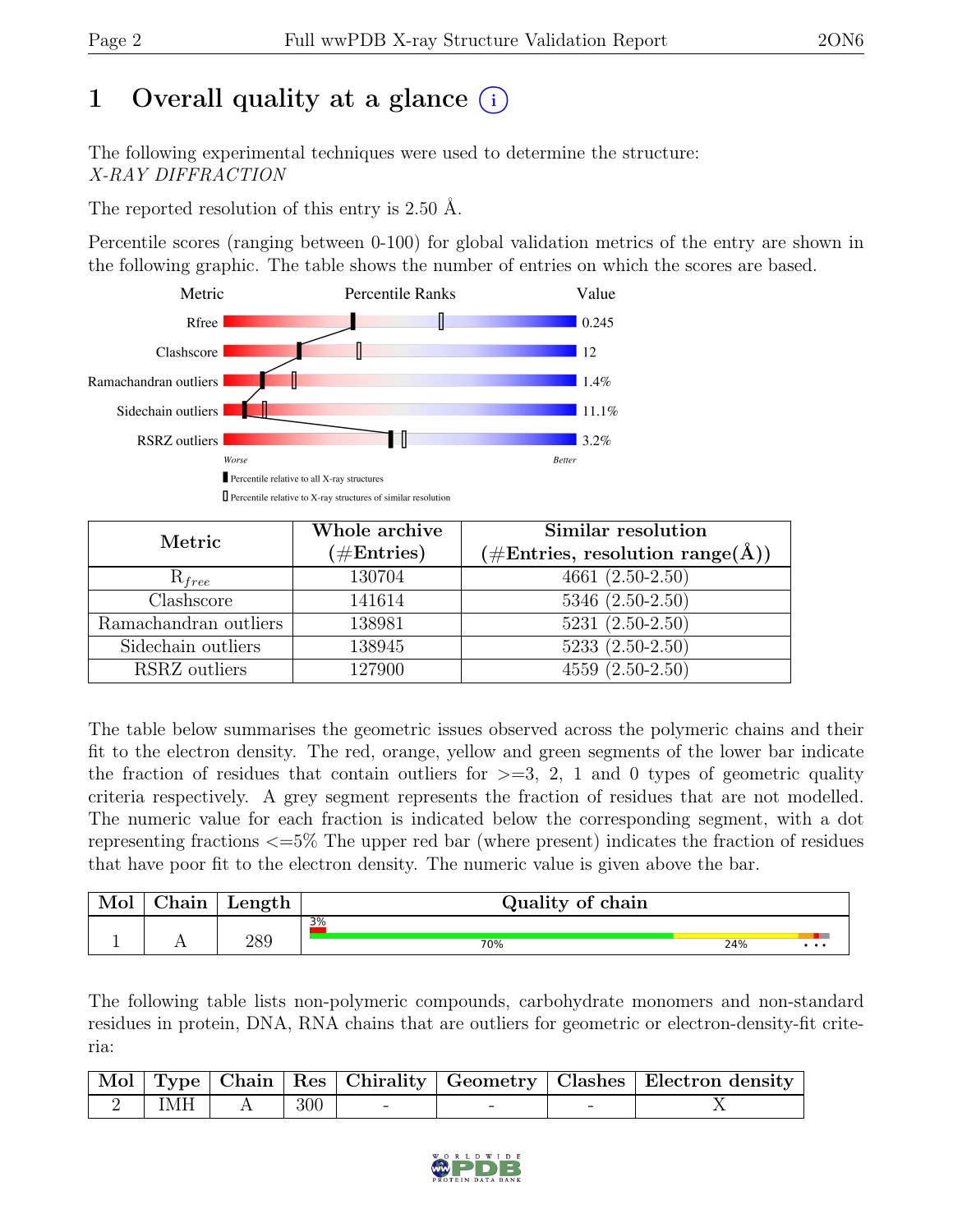# 2 Entry composition (i)

There are 3 unique types of molecules in this entry. The entry contains 2297 atoms, of which 0 are hydrogens and 0 are deuteriums.

In the tables below, the ZeroOcc column contains the number of atoms modelled with zero occupancy, the AltConf column contains the number of residues with at least one atom in alternate conformation and the Trace column contains the number of residues modelled with at most 2 atoms.

• Molecule 1 is a protein called Purine nucleoside phosphorylase.

| Mol | Chain | $\vert$ Residues | $\rm{Atoms}$  |      |          | ZeroOcc | $\vert$ AltConf $\vert$ Trace $\vert$ |  |  |  |
|-----|-------|------------------|---------------|------|----------|---------|---------------------------------------|--|--|--|
|     |       | 282              | Total<br>2214 | 1409 | N<br>385 | 404     |                                       |  |  |  |

There are 2 discrepancies between the modelled and reference sequences:

| $\cap$ hain |     | Residue   Modelled | ' Actual | Comment             | Reference         |
|-------------|-----|--------------------|----------|---------------------|-------------------|
|             |     | SER                | GLY      | conflict            | UNP P00491        |
|             | 257 | PHE                | HIS      | engineered mutation | <b>UNP P00491</b> |

• Molecule 2 is 1,4-DIDEOXY-4-AZA-1-(S)-(9-DEAZAHYPOXANTHIN-9-YL)-D-RIBITOL (three-letter code: IMH) (formula:  $C_{11}H_{14}N_4O_4$ ).



| $\operatorname{Mol}$ $\vdash$ | Chain   Residues | Atoms                                                              |  |  |  | $ZeroOcc \   \$ AltConf |
|-------------------------------|------------------|--------------------------------------------------------------------|--|--|--|-------------------------|
|                               |                  | $\begin{bmatrix} \text{Total} & \text{C} & \text{C} \end{bmatrix}$ |  |  |  |                         |

• Molecule 3 is water.

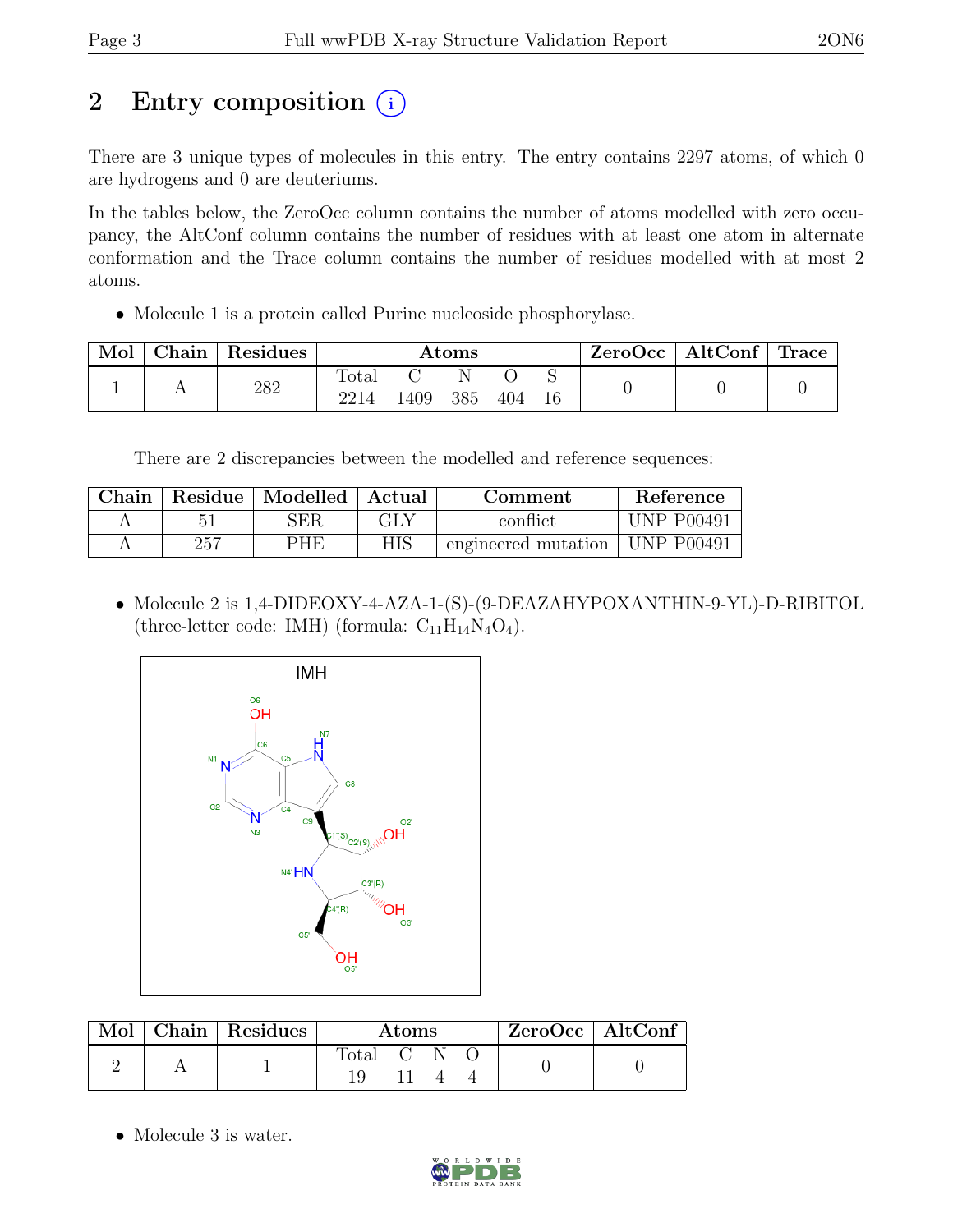|  | Mol   Chain   Residues | <b>Atoms</b> | $ZeroOcc \   \$ AltConf |
|--|------------------------|--------------|-------------------------|
|  | 74                     | Total<br>64  |                         |

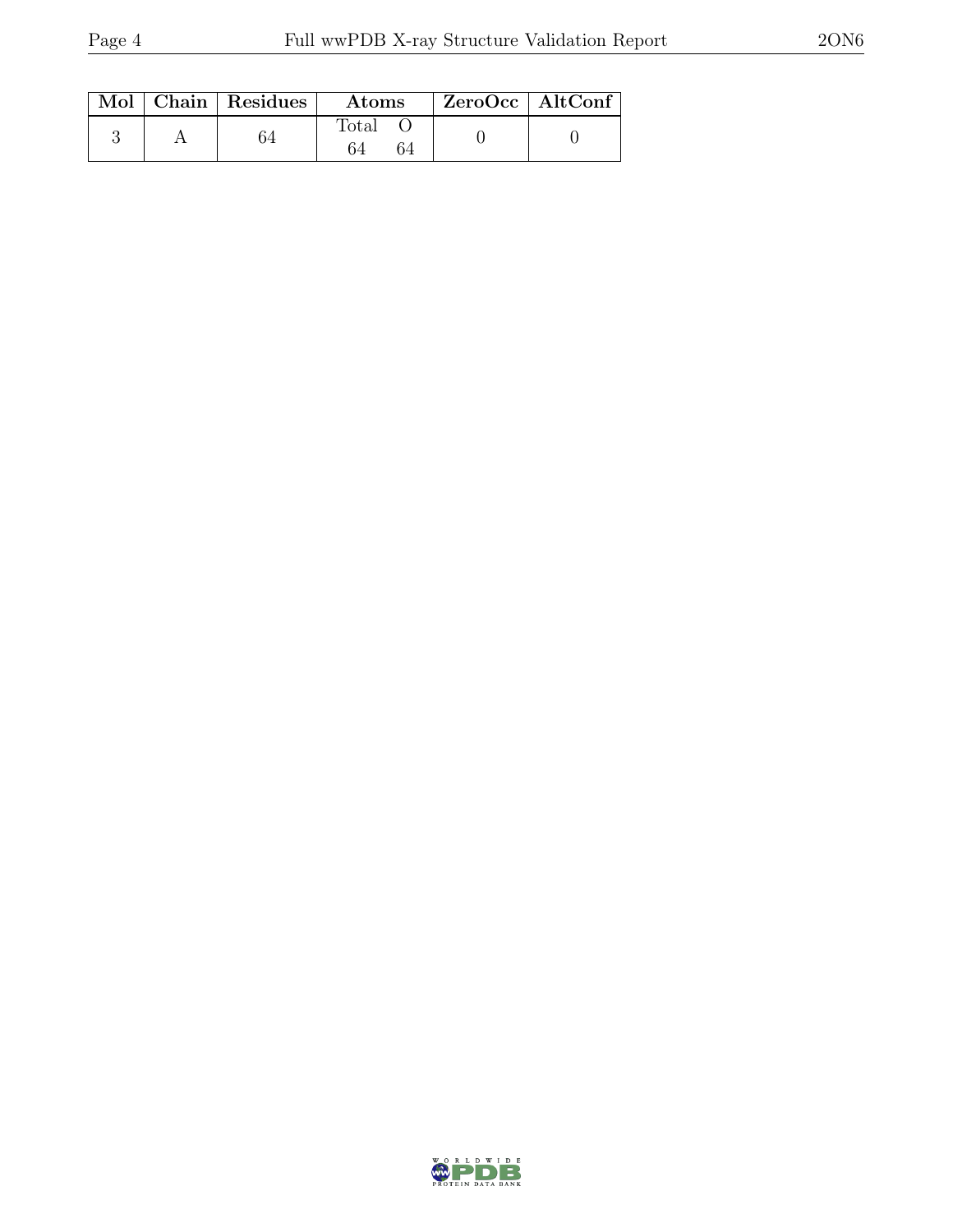# 3 Residue-property plots  $(i)$

These plots are drawn for all protein, RNA, DNA and oligosaccharide chains in the entry. The first graphic for a chain summarises the proportions of the various outlier classes displayed in the second graphic. The second graphic shows the sequence view annotated by issues in geometry and electron density. Residues are color-coded according to the number of geometric quality criteria for which they contain at least one outlier:  $green = 0$ , yellow  $= 1$ , orange  $= 2$  and red  $= 3$  or more. A red dot above a residue indicates a poor fit to the electron density (RSRZ > 2). Stretches of 2 or more consecutive residues without any outlier are shown as a green connector. Residues present in the sample, but not in the model, are shown in grey.



• Molecule 1: Purine nucleoside phosphorylase

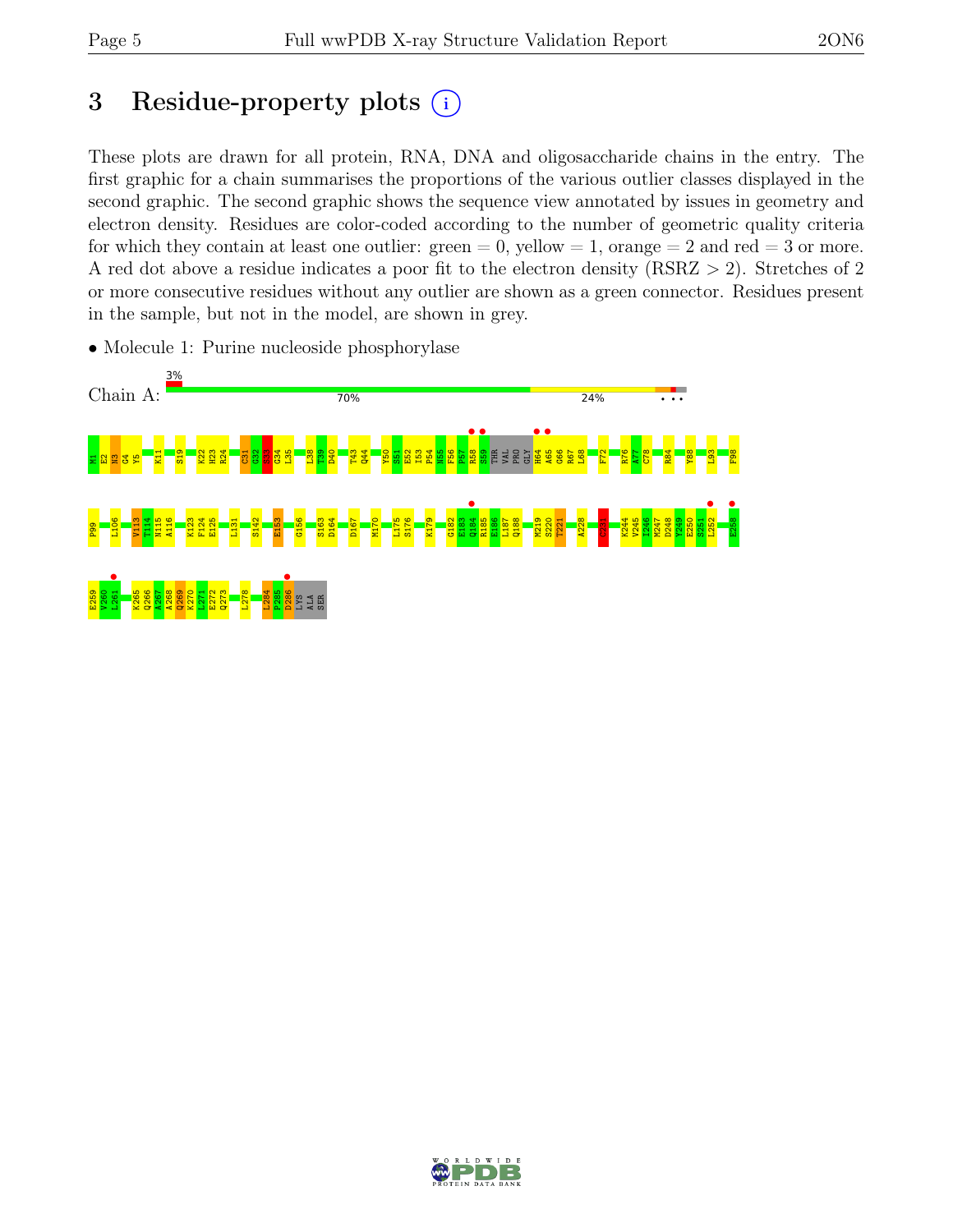# 4 Data and refinement statistics  $(i)$

| Property                                                               | Value                                                                                                                        | Source     |
|------------------------------------------------------------------------|------------------------------------------------------------------------------------------------------------------------------|------------|
| Space group                                                            | H 3 2                                                                                                                        | Depositor  |
| Cell constants                                                         | 142.86Å<br>142.86Å<br>$168.00\text{\AA}$                                                                                     |            |
| a, b, c, $\alpha$ , $\beta$ , $\gamma$                                 | $90.00^\circ$<br>$90.00^\circ$<br>$120.00^{\circ}$                                                                           | Depositor  |
| Resolution $(A)$                                                       | $\overline{29.53}$<br>2.50<br>$\frac{1}{2}$                                                                                  | Depositor  |
|                                                                        | 29.52<br>$-2.50$                                                                                                             | <b>EDS</b> |
| % Data completeness                                                    | $94.5(29.53-2.50)$                                                                                                           | Depositor  |
| (in resolution range)                                                  | $94.5(29.52-2.50)$                                                                                                           | <b>EDS</b> |
| $R_{merge}$                                                            | 0.07                                                                                                                         | Depositor  |
| $\mathbf{R}_{sym}$                                                     | 0.07                                                                                                                         | Depositor  |
| $\langle I/\sigma(I) \rangle$ <sup>1</sup>                             | $\overline{2.05}$ (at 2.51Å)                                                                                                 | Xtriage    |
| Refinement program                                                     | <b>REFMAC</b>                                                                                                                | Depositor  |
|                                                                        | 0.201<br>0.245<br>$\sim$                                                                                                     | Depositor  |
| $R, R_{free}$                                                          | 0.202<br>, 0.245                                                                                                             | DCC        |
| $R_{free}$ test set                                                    | 1114 reflections $(5.15\%)$                                                                                                  | wwPDB-VP   |
| Wilson B-factor $(A^2)$                                                | 62.8                                                                                                                         | Xtriage    |
| Anisotropy                                                             | 0.071                                                                                                                        | Xtriage    |
| Bulk solvent $k_{sol}(\mathrm{e}/\mathrm{A}^3), B_{sol}(\mathrm{A}^2)$ | 0.31, 41.7                                                                                                                   | <b>EDS</b> |
| L-test for twinning <sup>2</sup>                                       | $< \overline{L} >$ = 0.52, $<$ $L^2$ > = 0.35                                                                                | Xtriage    |
|                                                                        | 0.018 for $-2/3$ <sup>*</sup> h $-1/3$ <sup>*</sup> k $+2/3$ <sup>*</sup> l, $-1/3$ <sup>*</sup> h $-2/3$ <sup>*</sup> k $-$ |            |
|                                                                        | $2/3$ <sup>*</sup> l, $2/3$ <sup>*</sup> h- $2/3$ <sup>*</sup> k+1/3 <sup>*</sup> l                                          |            |
| Estimated twinning fraction                                            | 0.016 for -h, $1/3$ <sup>*</sup> h- $1/3$ <sup>*</sup> k+ $2/3$ <sup>*</sup> l, $2/3$ <sup>*h</sup> h+ $4/3$ <sup>*</sup>    | Xtriage    |
|                                                                        | $k+1/3*1$                                                                                                                    |            |
|                                                                        | 0.007 for $-1/3*h+1/3*k-2/3'l,-k,-4/3*h-2/3$<br>$*k+1/3*1$                                                                   |            |
| $F_o, F_c$ correlation                                                 | 0.96                                                                                                                         | <b>EDS</b> |
| Total number of atoms                                                  | 2297                                                                                                                         | wwPDB-VP   |
| Average B, all atoms $(A^2)$                                           | 64.0                                                                                                                         | wwPDB-VP   |
|                                                                        |                                                                                                                              |            |

Xtriage's analysis on translational NCS is as follows: The largest off-origin peak in the Patterson function is 3.69% of the height of the origin peak. No significant pseudotranslation is detected.

<sup>&</sup>lt;sup>2</sup>Theoretical values of  $\langle |L| \rangle$ ,  $\langle L^2 \rangle$  for acentric reflections are 0.5, 0.333 respectively for untwinned datasets, and 0.375, 0.2 for perfectly twinned datasets.



<span id="page-5-1"></span><span id="page-5-0"></span><sup>1</sup> Intensities estimated from amplitudes.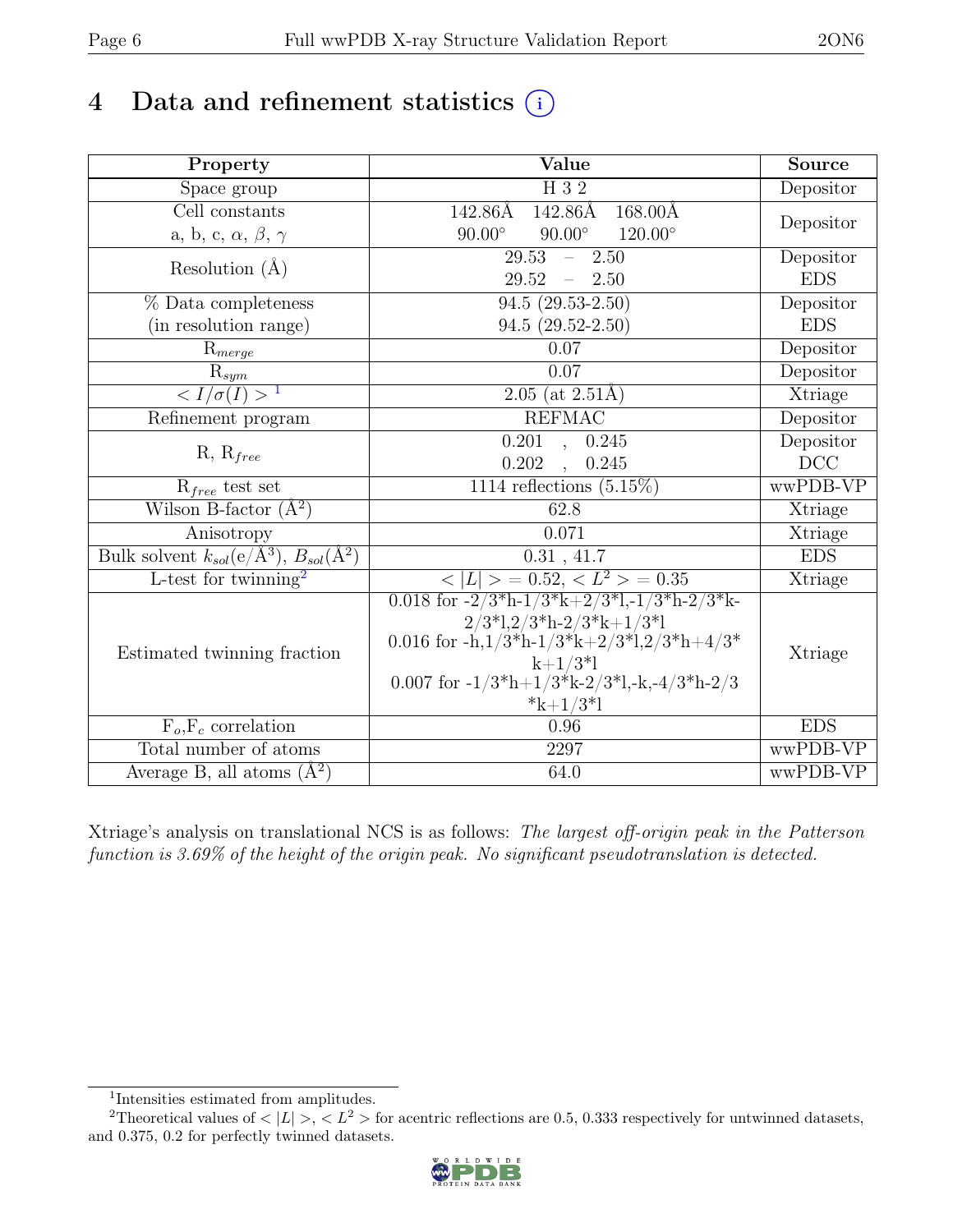# 5 Model quality  $(i)$

# 5.1 Standard geometry  $(i)$

Bond lengths and bond angles in the following residue types are not validated in this section: IMH

The Z score for a bond length (or angle) is the number of standard deviations the observed value is removed from the expected value. A bond length (or angle) with  $|Z| > 5$  is considered an outlier worth inspection. RMSZ is the root-mean-square of all Z scores of the bond lengths (or angles).

| Mol   Chain |      | Bond lengths       | Bond angles |                          |  |
|-------------|------|--------------------|-------------|--------------------------|--|
|             | RMSZ | $\# Z  > 5$        | RMSZ        | # $ Z  > 5$              |  |
|             |      | $5/2264$ $(0.2\%)$ | 1.00        | $\frac{15}{3060}$ (0.2%) |  |

Chiral center outliers are detected by calculating the chiral volume of a chiral center and verifying if the center is modelled as a planar moiety or with the opposite hand.A planarity outlier is detected by checking planarity of atoms in a peptide group, atoms in a mainchain group or atoms of a sidechain that are expected to be planar.

|  | $\mid$ Mol $\mid$ Chain $\mid$ #Chirality outliers $\mid$ #Planarity outliers $\mid$ |
|--|--------------------------------------------------------------------------------------|
|  |                                                                                      |

| Mol | Chain | $\operatorname{Res}$ | Type       | $\boldsymbol{\mathrm{Atoms}}$ | Z        | Observed(A) | Ideal(A) |
|-----|-------|----------------------|------------|-------------------------------|----------|-------------|----------|
|     |       | 286                  | ASP        | $CG-OD2$                      | 13.32    | 1.55        | 1.25     |
|     |       | 286                  | ASP        | $CG-OD1$                      | 12.87    | 1.54        | 1.25     |
|     |       | 231                  | <b>CYS</b> | $CB-SG$                       | $-11.45$ | 1.62        | 1.82     |
|     |       | 78                   | CYS        | $CB-SG$                       | $-8.41$  | 1.68        | 1.82     |
|     |       | 52                   |            |                               | 5.22     | 1.59        | 1.51     |

All (5) bond length outliers are listed below:

All (5) bond angle outliers are listed below:

| Mol | Chain | Res | Type | Atoms        |         | Observed $(°)$ | Ideal $(°)$ |
|-----|-------|-----|------|--------------|---------|----------------|-------------|
|     |       | 286 | ASP  | $OD1-CG-OD2$ | $-7.16$ | 109.69         | 123.30      |
|     |       | 286 | ASP  | $CB-CG-OD1$  | $-6.54$ | 112.42         | 118.30      |
|     |       | 231 | CYS. | $CB-CA-C$    | $-5.33$ | 99.74          | 110.40      |
|     |       | 113 | VAL  | $CB-CA-C$    | $-5.16$ | 101.59         | 111.40      |
|     |       | 142 | SER. | $CB-CA-C$    | $-5.00$ | 100.59         | 110.10      |

There are no chirality outliers.

All (2) planarity outliers are listed below:

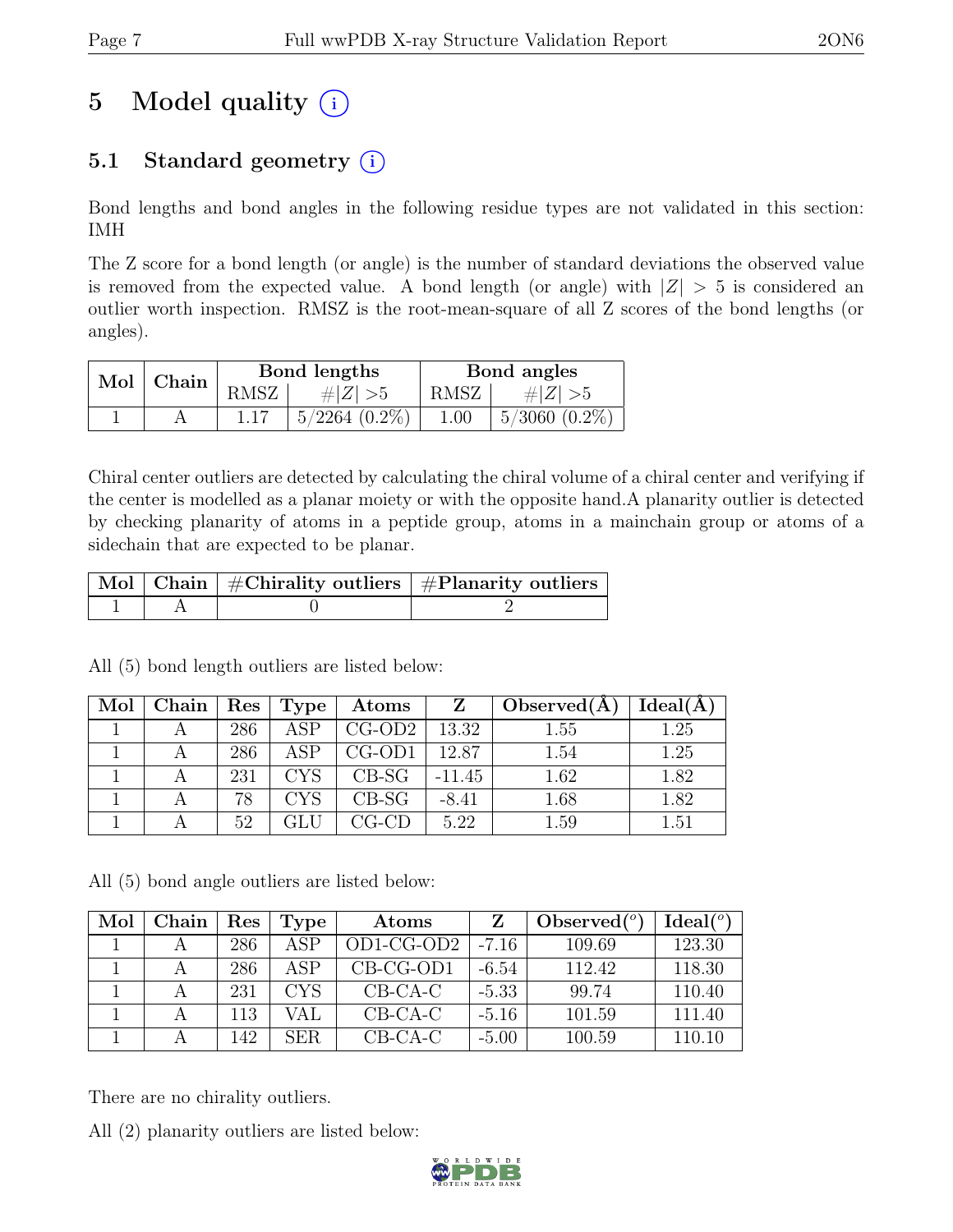| Mol | $ $ Chain $ $ Res $ $ Type |     |            | Group     |
|-----|----------------------------|-----|------------|-----------|
|     |                            | 286 | <b>ASP</b> | Sidechain |
|     |                            | 34  | GLY        | Peptide   |

### 5.2 Too-close contacts  $(i)$

In the following table, the Non-H and H(model) columns list the number of non-hydrogen atoms and hydrogen atoms in the chain respectively. The H(added) column lists the number of hydrogen atoms added and optimized by MolProbity. The Clashes column lists the number of clashes within the asymmetric unit, whereas Symm-Clashes lists symmetry-related clashes.

| Mol |      |      | Chain   Non-H   H(model)   H(added)   Clashes   Symm-Clashes |
|-----|------|------|--------------------------------------------------------------|
|     | 2214 | 2187 |                                                              |
|     |      |      |                                                              |
|     |      |      |                                                              |
|     |      |      |                                                              |

The all-atom clashscore is defined as the number of clashes found per 1000 atoms (including hydrogen atoms). The all-atom clashscore for this structure is 12.

All (53) close contacts within the same asymmetric unit are listed below, sorted by their clash magnitude.

| Atom-1             | Atom-2             | Interatomic      | Clash           |
|--------------------|--------------------|------------------|-----------------|
|                    |                    | distance $(\AA)$ | overlap $(\AA)$ |
| 1:A:220:SER:OG     | 2:A:300:IMH:H5'2   | 1.33             | 1.23            |
| 1: A: 153: GLU: CD | 1: A: 153: GLU: H  | 1.69             | 0.95            |
| 1: A:220: SER:OG   | 2:A:300:IMH:C5'    | 2.22             | 0.85            |
| 1:A:125:GLU:HG3    | 3:A:325:HOH:O      | 1.86             | 0.75            |
| 1:A:113:VAL:HG23   | 1:A:113:VAL:O      | 1.86             | 0.74            |
| 1:A:67:ARG:HD3     | 3:A:350:HOH:O      | 1.89             | 0.71            |
| 1: A:3: ASN: ND2   | 1: A: 5: TYR: H    | 1.90             | 0.70            |
| 1: A:265: LYS: HE3 | 3:A:324:HOH:O      | 1.96             | 0.66            |
| 1: A: 153: GLU: CD | 1:A:153:GLU:N      | 2.45             | 0.66            |
| 2:A:300:IMH:H5'1   | 3:A:311:HOH:O      | 1.94             | 0.66            |
| 1: A:247: MET:HE2  | 3:A:353:HOH:O      | 1.97             | 0.65            |
| 1: A:269: GLN:NE2  | 1: A:269: GLN: HA  | 2.17             | 0.59            |
| 1: A:23: HIS:O     | 1:A:24:ARG:HD3     | 2.03             | 0.58            |
| 1: A:219: MET:HG3  | 2: A:300: IMH:HI'  | 1.86             | 0.57            |
| 1: A:220: SER:CB   | 2:A:300:IMH:H5'2   | 2.35             | 0.56            |
| 1:A:113:VAL:O      | 1: A:113: VAL: CG2 | 2.53             | 0.56            |
| 1:A:268:ALA:O      | 1:A:272:GLU:HG3    | 2.06             | 0.55            |
| 1:A:124:PHE:O      | 1:A:244:LYS:HE2    | 2.08             | 0.53            |
| 1:A:179:LYS:HA     | 1:A:179:LYS:HE2    | 1.92             | 0.51            |

Continued on next page...

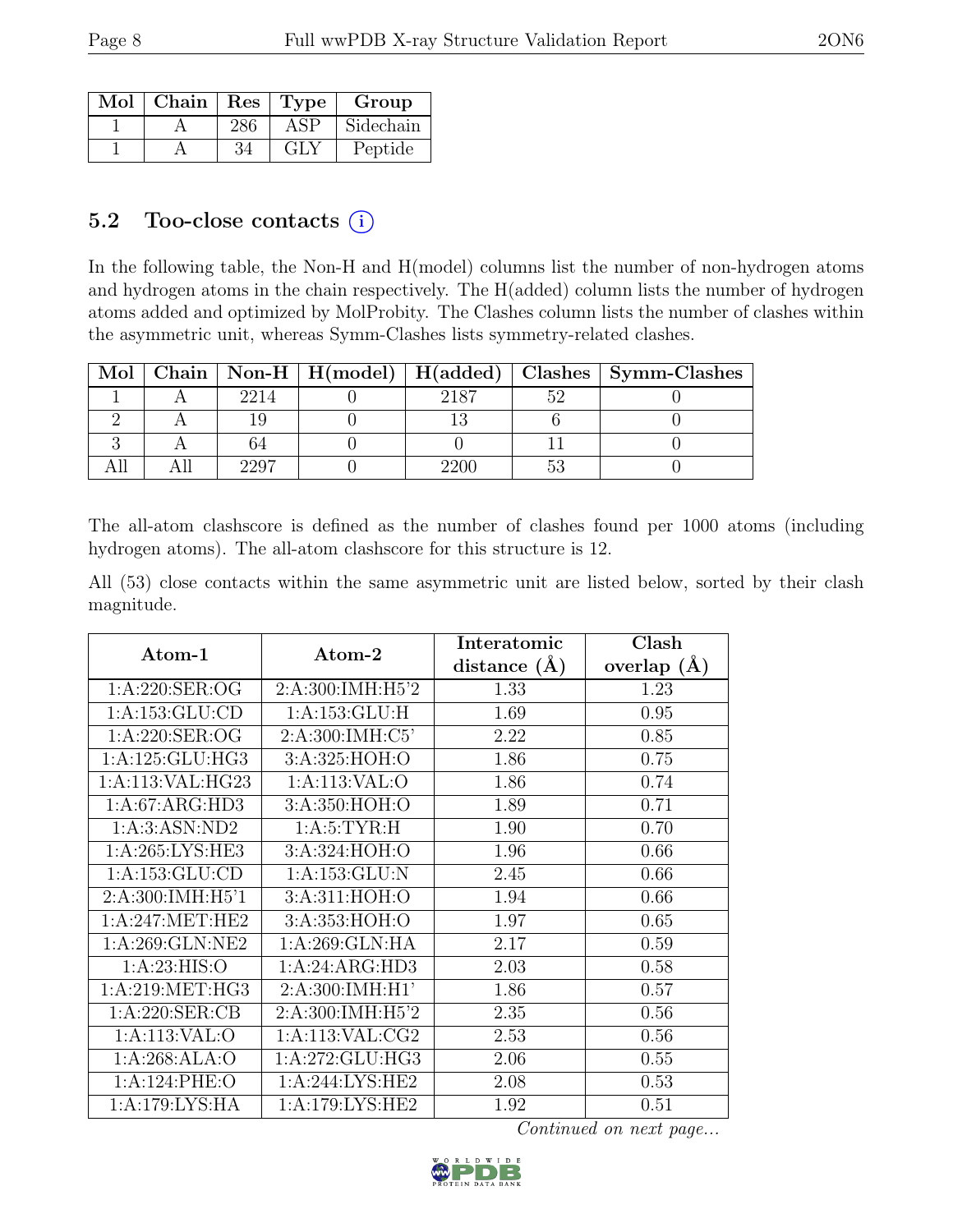| Continuation procession pugo |                                      | Interatomic       | $\overline{\text{Clash}}$ |
|------------------------------|--------------------------------------|-------------------|---------------------------|
| Atom-1                       | Atom-2                               | distance $(\AA)$  | overlap $(\AA)$           |
| 1:A:125:GLU:CG               | 3:A:325:HOH:O                        | 2.51              | 0.51                      |
| 1:A:123:LYS:HD2              | 3:A:338:HOH:O                        | 2.11              | 0.51                      |
| 1:A:228:ALA:O                | 1:A:231:CYS:HB2                      | 2.11              | 0.51                      |
| 1:A:247:MET:CE               | 3:A:353:HOH:O                        | 2.58              | 0.51                      |
| 1:A:67:ARG:CD                | 3:A:350:HOH:O                        | 2.53              | 0.49                      |
| 1: A:50: TYR:CD2             | 1:A:66:GLY:HA3                       | 2.47              | 0.49                      |
| $1:\overline{A:220:SER:O}$   | 1: A:221:THR:HB                      | 2.11              | 0.49                      |
| 1:A:3:ASN:HD22               | 1:A:4:GLY:N                          | 2.12              | 0.48                      |
| 1: A: 43: THR: O             | 1:A:44:GLN:HB2                       | $\overline{2.15}$ | 0.47                      |
| 1:A:167:ASP:HB3              | 1:A:170:MET:HB2                      | 1.97              | 0.47                      |
| 1:A:269:GLN:HA               | 1:A:269:GLN:HE21                     | 1.79              | 0.47                      |
| 1:A:98:PHE:HB3               | 1:A:99:PRO:HD3                       | 1.98              | 0.46                      |
| 1: A:64: HIS:O               | 1: A:66: GLY:N                       | $\overline{2.44}$ | 0.45                      |
| 1:A:68:LEU:HD12              | 1: A:68:LEU:HA                       | 1.74              | 0.45                      |
| 1:A:38:LEU:HD23              | 1:A:38:LEU:HA                        | 1.70              | 0.45                      |
| 1:A:131:LEU:HD13             | 1:A:187:LEU:HD21                     | 1.99              | 0.45                      |
| 1:A:31:CYS:HB3               | 1:A:35:LEU:HB2                       | 1.98              | 0.44                      |
| 1: A:88: TYR: CE2            | 1:A:219:MET:HE3                      | 2.53              | 0.44                      |
| 1:A:3:ASN:HD22               | 1: A: 5: TYR: H                      | 1.65              | 0.43                      |
| 1: A:98: PHE: N              | 1: A:99: PRO:CD                      | 2.82              | 0.43                      |
| 1: A:22: LYS: HA             | 1:A:22:LYS:HD3                       | 1.77              | 0.43                      |
| 1: A:219: MET:HB2            | 1: A:219: MET:HE2                    | 1.89              | 0.42                      |
| 1:A:115:ASN:HB2              | 2:A:300:IMH:H5'1                     | 2.02              | 0.42                      |
| 1:A:164:ASP:OD1              | $1:\overline{A:164:ASP:N}$           | 2.42              | 0.42                      |
| 1:A:175:LEU:O                | 1:A:176:SER:C                        | 2.59              | 0.41                      |
| 1: A:284:LEU:CD1             | 3:A:364:HOH:O                        | 2.68              | 0.41                      |
| 1: A: 153: GLU: HA           | 1:A:156:GLY:O                        | 2.20              | 0.41                      |
| 1:A:72:PHE:HA                | 1:A:76:ARG:O                         | 2.20              | 0.41                      |
| 1:A:106:LEU:HD23             | $1:A:106:\overline{\textrm{LEU:HA}}$ | 1.91              | 0.41                      |
| 1: A:35: LEU:HD23            | 1:A:35:LEU:HA                        | 1.94              | 0.41                      |
| 1:A:284:LEU:HD12             | 3:A:364:HOH:O                        | 2.21              | 0.41                      |
| 1:A:33:SER:HB2               | 1:A:116:ALA:HB2                      | 2.03              | 0.41                      |
| 1:A:93:LEU:HA                | 1:A:93:LEU:HD23                      | 1.85              | 0.41                      |
| 1:A:53:ILE:O                 | 1:A:54:PRO:C                         | 2.55              | 0.40                      |

Continued from previous page.

There are no symmetry-related clashes.

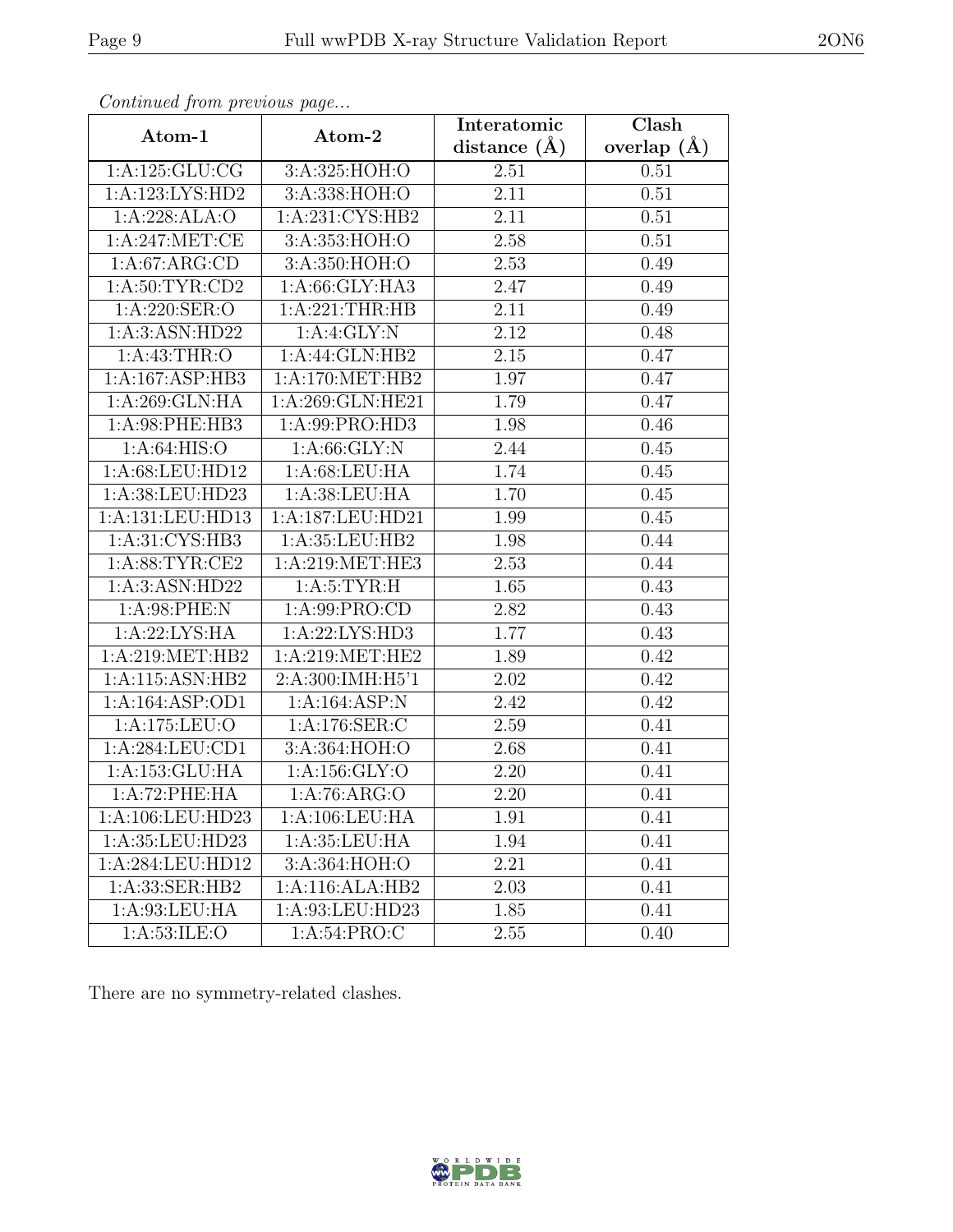# 5.3 Torsion angles (i)

### 5.3.1 Protein backbone  $(i)$

In the following table, the Percentiles column shows the percent Ramachandran outliers of the chain as a percentile score with respect to all X-ray entries followed by that with respect to entries of similar resolution.

The Analysed column shows the number of residues for which the backbone conformation was analysed, and the total number of residues.

| $\vert$ Mol $\vert$ Chain $\vert$ | Analysed                                                                        |  | Favoured   Allowed   Outliers   Percentiles |
|-----------------------------------|---------------------------------------------------------------------------------|--|---------------------------------------------|
|                                   | $\mid$ 278/289 (96%) $\mid$ 260 (94%) $\mid$ 14 (5%) $\mid$ 4 (1%) $\mid$ 11 20 |  |                                             |

All (4) Ramachandran outliers are listed below:

| Mol | Chain | Res | <b>Type</b>      |
|-----|-------|-----|------------------|
|     |       | 33  | SER.             |
|     |       | 65  | A <sup>T</sup> A |
|     |       | 221 | THR.             |
|     |       | 182 | GLY              |

#### 5.3.2 Protein sidechains (i)

In the following table, the Percentiles column shows the percent sidechain outliers of the chain as a percentile score with respect to all X-ray entries followed by that with respect to entries of similar resolution.

The Analysed column shows the number of residues for which the sidechain conformation was analysed, and the total number of residues.

| $\mid$ Mol $\mid$ Chain $\mid$ | Analysed                                  | Rotameric   Outliers   Percentiles |                                                             |
|--------------------------------|-------------------------------------------|------------------------------------|-------------------------------------------------------------|
|                                | $235/240$ (98\%)   209 (89\%)   26 (11\%) |                                    | $\begin{array}{ c c c }\hline 6 & 11 \\ \hline \end{array}$ |

All (26) residues with a non-rotameric sidechain are listed below:

| Mol | Chain | Res | <b>Type</b>             |
|-----|-------|-----|-------------------------|
|     |       | 2   | $\overline{\text{GLU}}$ |
|     |       | 3   | <b>ASN</b>              |
| 1   |       | 11  | <b>LYS</b>              |
|     |       | 19  | <b>SER</b>              |
|     |       | 31  | <b>CYS</b>              |
|     |       | 33  | <b>SER</b>              |
|     |       |     | ASP                     |

Continued on next page...

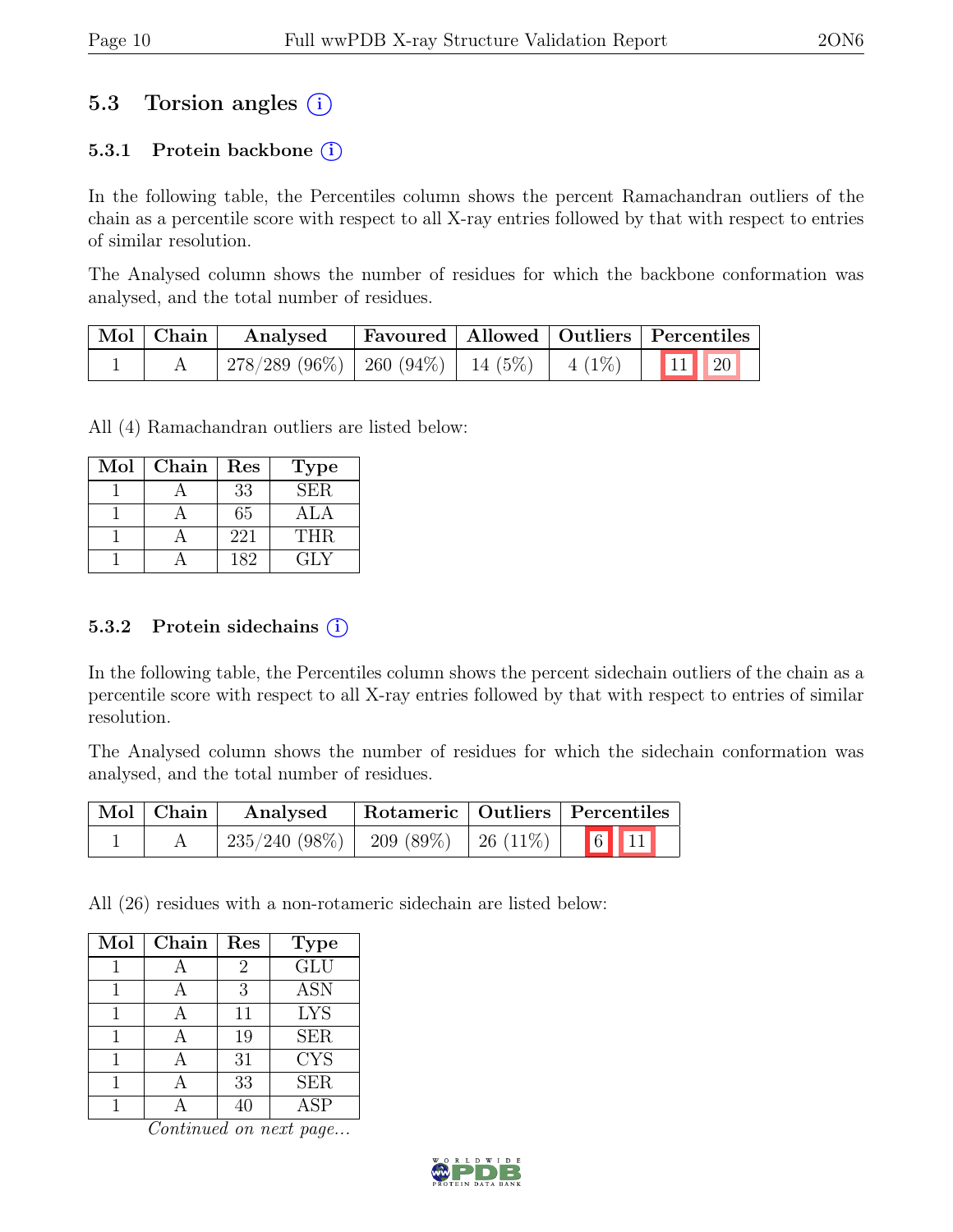| Mol            | ${\rm Chain}$  | Res | <b>Type</b>             |
|----------------|----------------|-----|-------------------------|
| 1              | А              | 56  | PHE                     |
| $\mathbf{1}$   | $\overline{A}$ | 58  | $\rm{ARG}$              |
| $\overline{1}$ | $\overline{A}$ | 84  | $\rm{ARG}$              |
| $\mathbf{1}$   | $\overline{A}$ | 153 | <b>GLU</b>              |
| $\overline{1}$ | $\overline{A}$ | 163 | SER                     |
| $\mathbf{1}$   | $\overline{A}$ | 185 | $\rm{ARG}$              |
| $\mathbf{1}$   | $\overline{A}$ | 188 | <b>GLN</b>              |
| $\overline{1}$ | $\overline{A}$ | 231 | <b>CYS</b>              |
| $\overline{1}$ | $\overline{A}$ | 245 | <b>VAL</b>              |
| $\overline{1}$ | $\overline{A}$ | 248 | $\overline{\text{ASP}}$ |
| $\overline{1}$ | $\overline{A}$ | 250 | <b>GLU</b>              |
| $\overline{1}$ | $\overline{A}$ | 252 | LEU                     |
| $\mathbf{1}$   | $\overline{A}$ | 259 | GLU                     |
| $\mathbf{1}$   | $\overline{A}$ | 266 | <b>GLN</b>              |
| $\overline{1}$ | $\overline{A}$ | 269 | <b>GLN</b>              |
| $\overline{1}$ | $\overline{A}$ | 270 | <b>LYS</b>              |
| $\mathbf{1}$   | $\overline{A}$ | 273 | GLN                     |
| $\overline{1}$ | $\overline{A}$ | 278 | <b>LEU</b>              |
| $\overline{1}$ | $\overline{A}$ | 284 | <b>LEU</b>              |

Continued from previous page.

Sometimes sidechains can be flipped to improve hydrogen bonding and reduce clashes. All (8) such sidechains are listed below:

| Mol | Chain | Res | <b>Type</b>      |
|-----|-------|-----|------------------|
|     |       | 3   | <b>ASN</b>       |
|     |       | 23  | $\overline{HIS}$ |
| 1   | А     | 44  | <b>GLN</b>       |
| 1   | А     | 55  | <b>ASN</b>       |
|     | А     | 82  | <b>GLN</b>       |
|     |       | 188 | <b>GLN</b>       |
|     |       | 269 | <b>GLN</b>       |
|     |       | 273 | <b>GLN</b>       |

#### 5.3.3 RNA (i)

There are no RNA molecules in this entry.

### 5.4 Non-standard residues in protein, DNA, RNA chains  $(i)$

There are no non-standard protein/DNA/RNA residues in this entry.

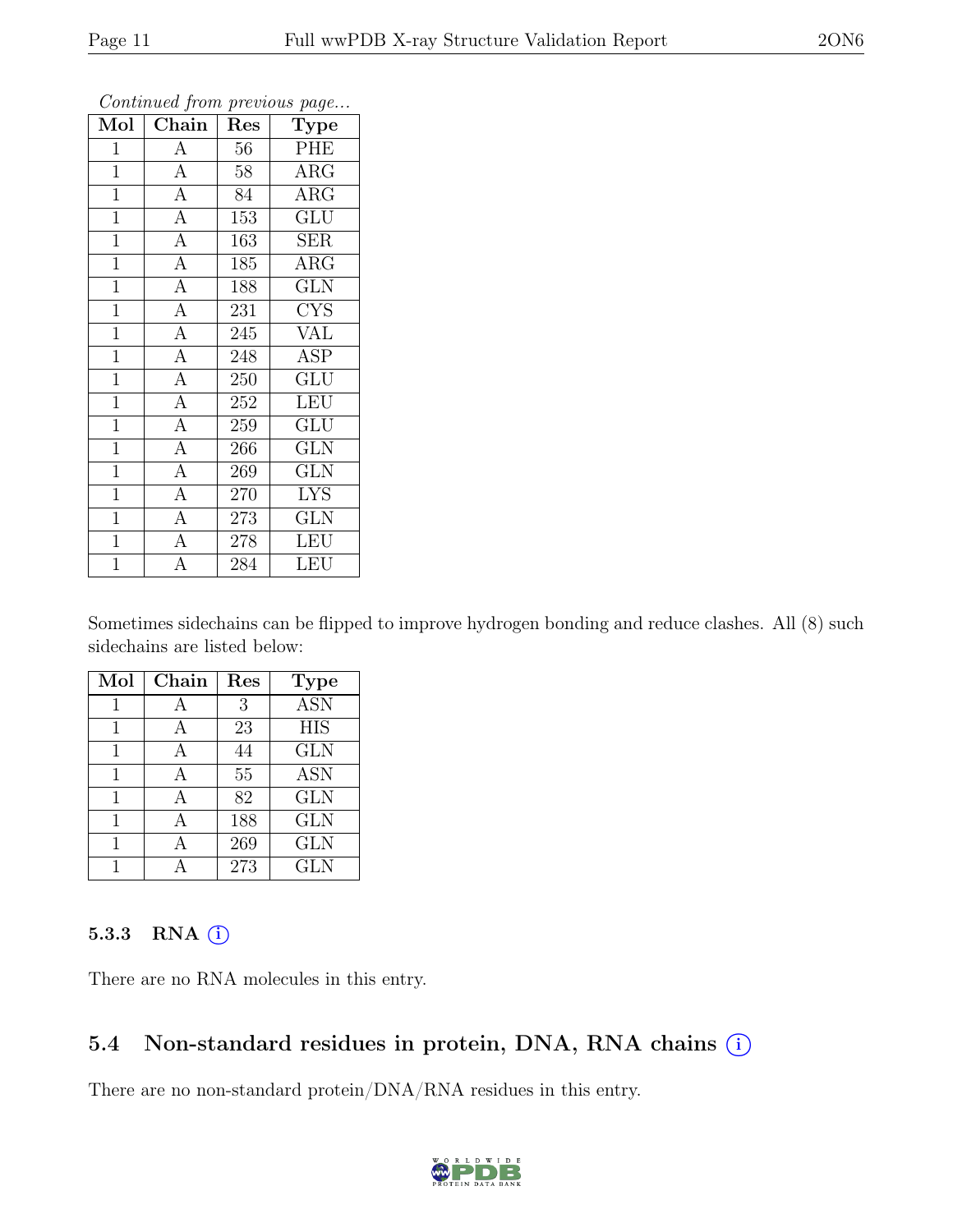# 5.5 Carbohydrates (i)

There are no monosaccharides in this entry.

# 5.6 Ligand geometry  $(i)$

1 ligand is modelled in this entry.

In the following table, the Counts columns list the number of bonds (or angles) for which Mogul statistics could be retrieved, the number of bonds (or angles) that are observed in the model and the number of bonds (or angles) that are defined in the Chemical Component Dictionary. The Link column lists molecule types, if any, to which the group is linked. The Z score for a bond length (or angle) is the number of standard deviations the observed value is removed from the expected value. A bond length (or angle) with  $|Z| > 2$  is considered an outlier worth inspection. RMSZ is the root-mean-square of all Z scores of the bond lengths (or angles).

| Mol |     | $\top$ Type   Chain   Res |     | $\perp$ Link | Bond lengths |      |                 | Bond angles |      |                                            |  |
|-----|-----|---------------------------|-----|--------------|--------------|------|-----------------|-------------|------|--------------------------------------------|--|
|     |     |                           |     |              | Counts       |      | RMSZ $ #Z  > 2$ |             |      | Counts   RMSZ $\vert \# \vert Z \vert > 2$ |  |
|     | IMH |                           | 300 |              | 19,21,21     | 0.94 |                 | 15,31,31    | 2.54 | 5(33%)                                     |  |

In the following table, the Chirals column lists the number of chiral outliers, the number of chiral centers analysed, the number of these observed in the model and the number defined in the Chemical Component Dictionary. Similar counts are reported in the Torsion and Rings columns. '-' means no outliers of that kind were identified.

|     |     |                          |                          | Mol   Type   Chain   Res   Link   Chirals   Torsions   Rings |  |
|-----|-----|--------------------------|--------------------------|--------------------------------------------------------------|--|
| IMH | 300 | $\overline{\phantom{0}}$ | $\overline{\phantom{0}}$ | $2/2/22/22$   0/3/3/3                                        |  |

There are no bond length outliers.

All (5) bond angle outliers are listed below:

| Mol                         | Chain | $\operatorname{Res}% \left( \mathcal{N}\right) \equiv\operatorname{Res}(\mathcal{N}_{0})\cap\mathcal{N}_{1}$ | Type       | Atoms          | Z       | Observed $(°)$ | Ideal $(°)$ |
|-----------------------------|-------|--------------------------------------------------------------------------------------------------------------|------------|----------------|---------|----------------|-------------|
| $\mathcal{D}_{\mathcal{L}}$ |       | 300                                                                                                          | <b>IMH</b> | $C2-N3-C4$     | 6.49    | 119.86         | 114.81      |
| 2                           |       | 300                                                                                                          | <b>IMH</b> | $N3-C2-N1$     | $-4.51$ | 121.63         | 128.68      |
| $\mathcal{D}_{\mathcal{L}}$ |       | 300                                                                                                          | <b>IMH</b> | $O2'$ -C2'-C1' | 2.95    | 116.37         | 110.49      |
| $\mathcal{D}$               |       | 300                                                                                                          | IMH        | $C5'-C4'-C3'$  | $-2.34$ | 109.55         | 113.67      |
| റ                           |       | 300                                                                                                          | IMH        | $C9-C4-C5$     | $-2.18$ | 104.33         | 115.56      |

There are no chirality outliers.

All (2) torsion outliers are listed below:

| $\overline{\text{Mol} \mid \text{Chain} \mid \text{Res} \mid \text{Type} \mid}$ |            | Atoms             |
|---------------------------------------------------------------------------------|------------|-------------------|
|                                                                                 | <b>IMH</b> | $N4'-C4'-C5'-O5'$ |

Continued on next page...

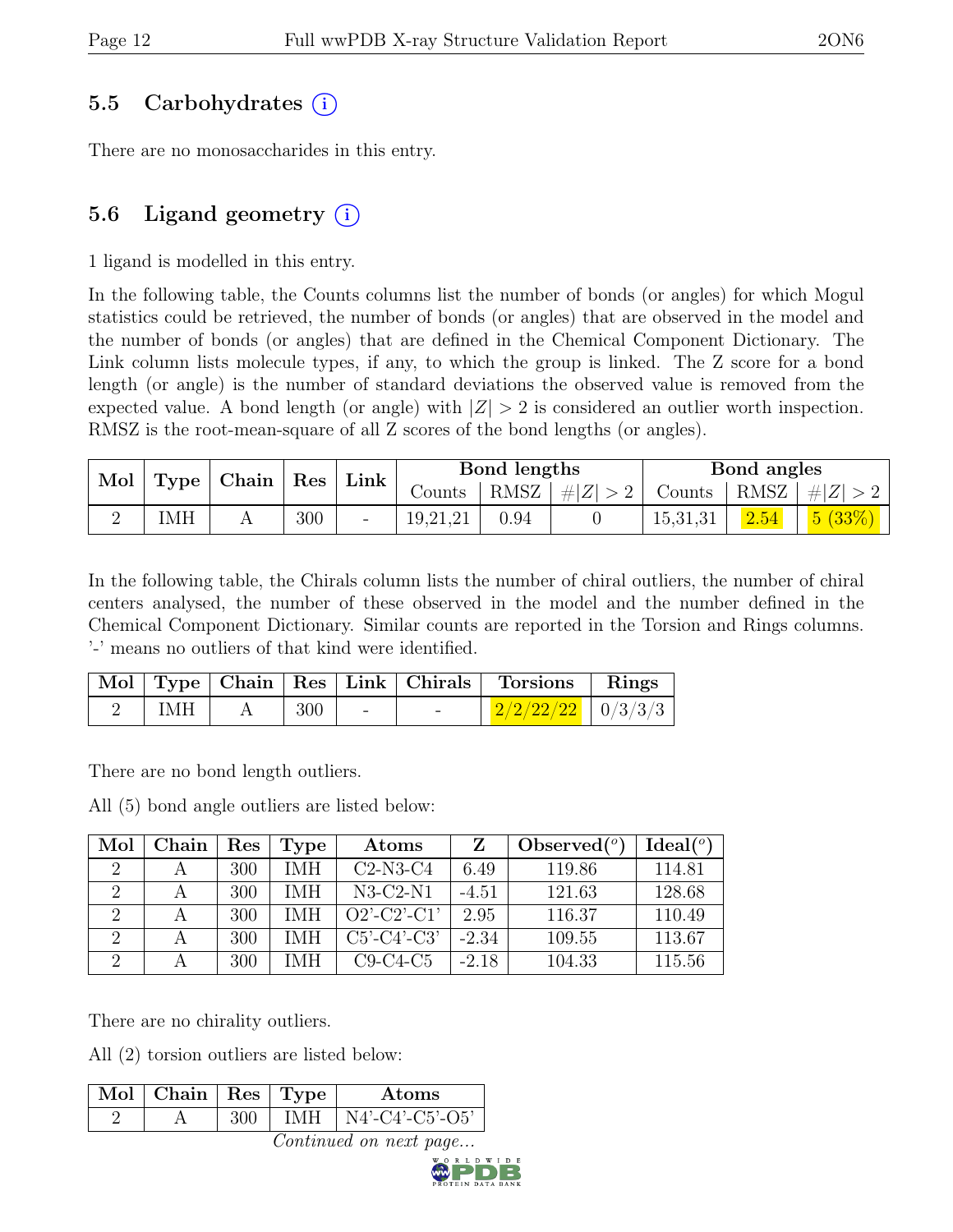Continued from previous page...

| Mol | $\top$ Chain   Res   Type ' |  | Atoms             |
|-----|-----------------------------|--|-------------------|
|     |                             |  | $C3'-C4'-C5'-O5'$ |

There are no ring outliers.

1 monomer is involved in 6 short contacts:

|  |                        | Mol   Chain   Res   Type   Clashes   Symm-Clashes |
|--|------------------------|---------------------------------------------------|
|  | $300 \perp \text{IMH}$ |                                                   |

The following is a two-dimensional graphical depiction of Mogul quality analysis of bond lengths, bond angles, torsion angles, and ring geometry for all instances of the Ligand of Interest. In addition, ligands with molecular weight > 250 and outliers as shown on the validation Tables will also be included. For torsion angles, if less then 5% of the Mogul distribution of torsion angles is within 10 degrees of the torsion angle in question, then that torsion angle is considered an outlier. Any bond that is central to one or more torsion angles identified as an outlier by Mogul will be highlighted in the graph. For rings, the root-mean-square deviation (RMSD) between the ring in question and similar rings identified by Mogul is calculated over all ring torsion angles. If the average RMSD is greater than 60 degrees and the minimal RMSD between the ring in question and any Mogul-identified rings is also greater than 60 degrees, then that ring is considered an outlier. The outliers are highlighted in purple. The color gray indicates Mogul did not find sufficient equivalents in the CSD to analyse the geometry.



### 5.7 Other polymers  $(i)$

There are no such residues in this entry.

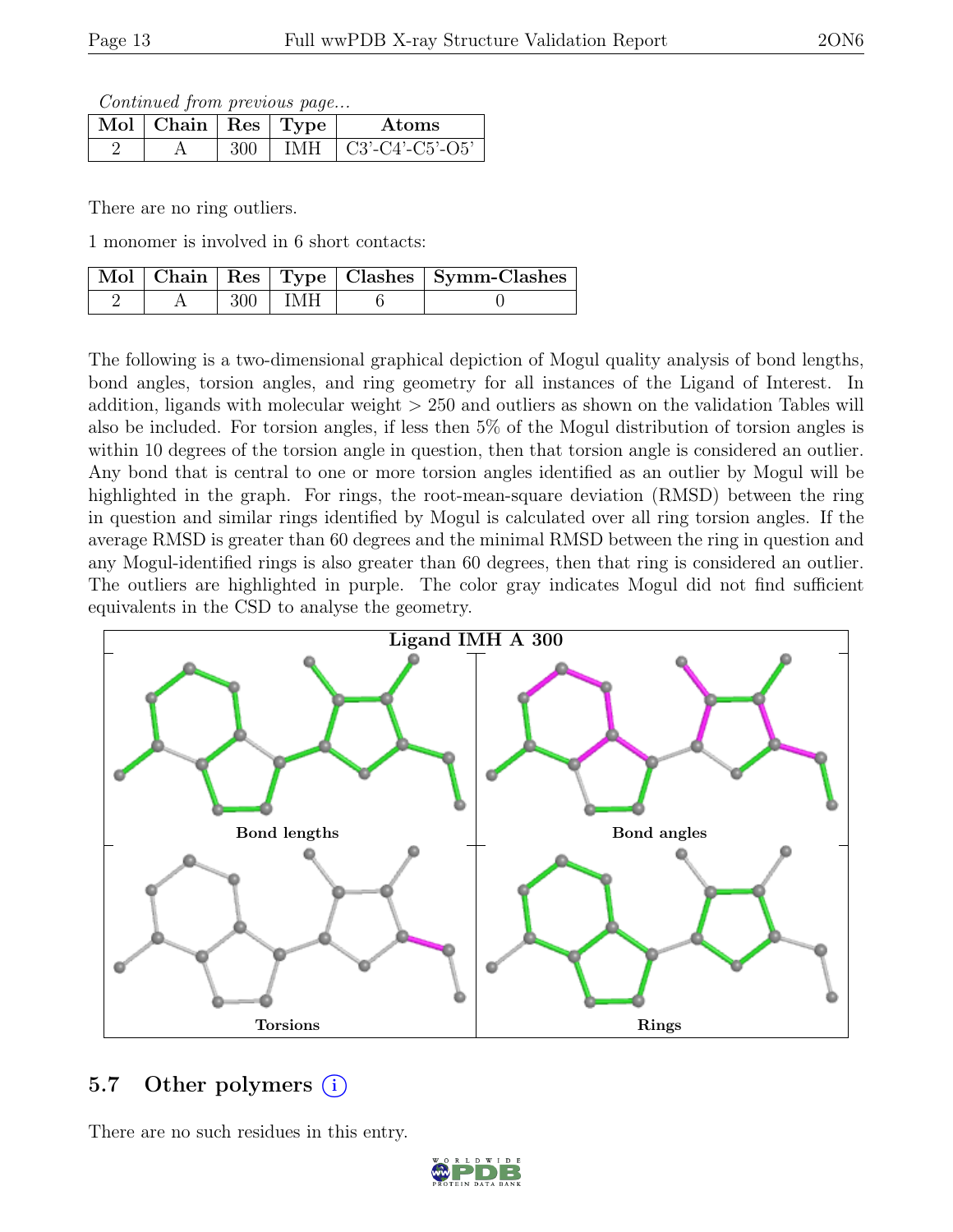# 5.8 Polymer linkage issues (i)

There are no chain breaks in this entry.

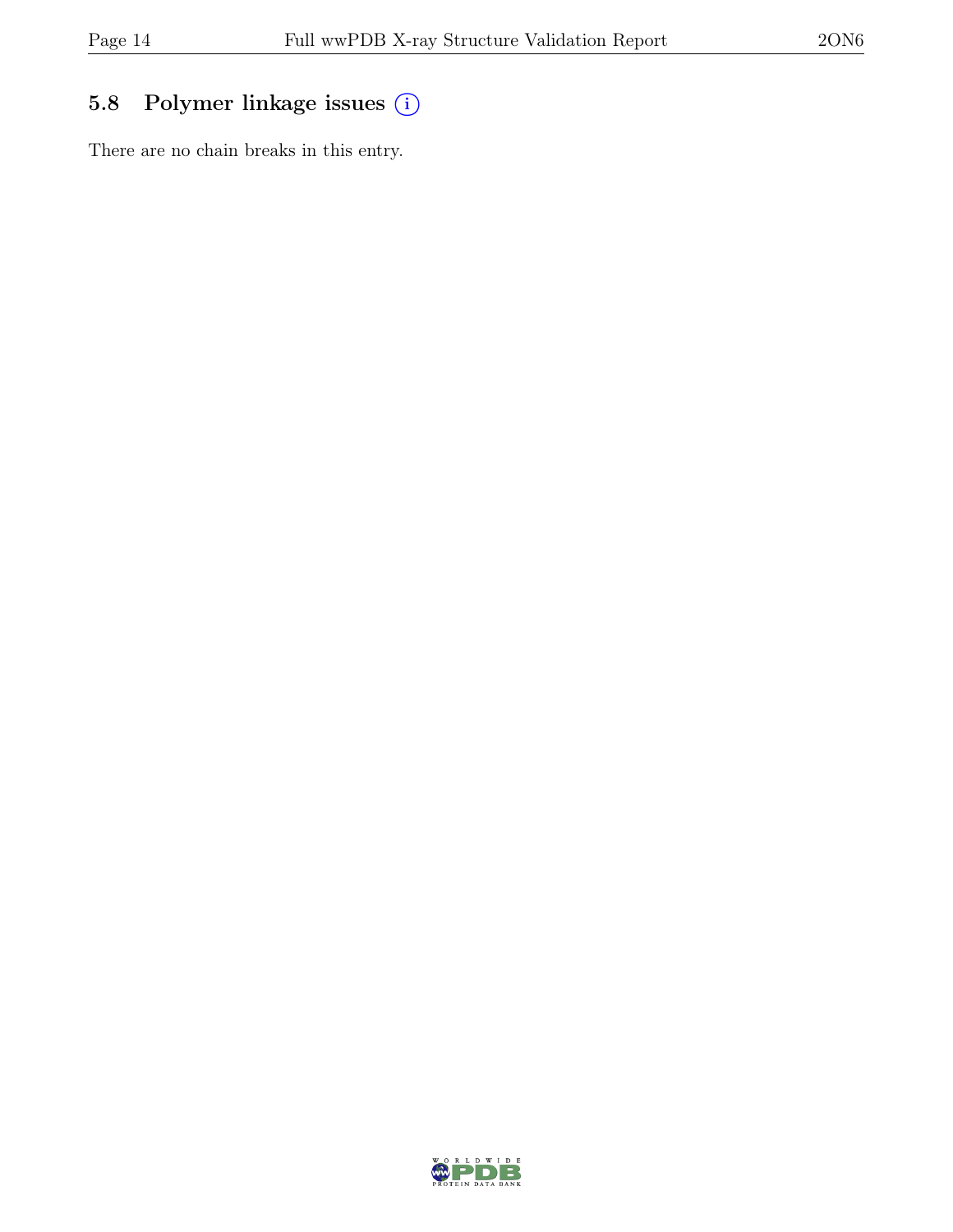# 6 Fit of model and data  $(i)$

# 6.1 Protein, DNA and RNA chains  $(i)$

In the following table, the column labelled  $#RSRZ>2$  contains the number (and percentage) of RSRZ outliers, followed by percent RSRZ outliers for the chain as percentile scores relative to all X-ray entries and entries of similar resolution. The OWAB column contains the minimum, median,  $95<sup>th</sup>$  percentile and maximum values of the occupancy-weighted average B-factor per residue. The column labelled 'Q< 0.9' lists the number of (and percentage) of residues with an average occupancy less than 0.9.

| $\mid$ Mol $\mid$ Chain $\mid$ | Analysed $ \langle \text{RSRZ}\rangle $ |         | $\rm \#RSRZ{>}2$ |  | $\text{OWAB}(\AA^2) \mid \text{Q}<0.9$ |                                                                                                     |  |
|--------------------------------|-----------------------------------------|---------|------------------|--|----------------------------------------|-----------------------------------------------------------------------------------------------------|--|
|                                | 282/289 (97%)                           | $-0.08$ |                  |  |                                        | $\begin{array}{ c c c c c c c c } \hline 9 & 3\% & 47 & 51 & 42 & 62 & 90 & 101 \hline \end{array}$ |  |

All (9) RSRZ outliers are listed below:

| Mol | Chain | $\operatorname{Res}% \left( \mathcal{N}\right) \equiv\operatorname{Res}(\mathcal{N}_{0},\mathcal{N}_{0})$ | <b>Type</b> | <b>RSRZ</b> |
|-----|-------|-----------------------------------------------------------------------------------------------------------|-------------|-------------|
| 1   | А     | 184                                                                                                       | <b>GLN</b>  | 3.5         |
| 1   | A     | 65                                                                                                        | ALA         | 3.1         |
| 1   | А     | 64                                                                                                        | <b>HIS</b>  | 2.9         |
| 1   |       | 286                                                                                                       | <b>ASP</b>  | 2.8         |
| 1   | A     | 258                                                                                                       | <b>GLU</b>  | 2.7         |
| 1   | A     | 252                                                                                                       | <b>LEU</b>  | 2.7         |
| 1   | A     | 58                                                                                                        | $\rm{ARG}$  | 2.5         |
| 1   | А     | 59                                                                                                        | <b>SER</b>  | 2.2         |
| 1   |       | 261                                                                                                       | LEU         | 2.1         |

# 6.2 Non-standard residues in protein, DNA, RNA chains  $(i)$

There are no non-standard protein/DNA/RNA residues in this entry.

# 6.3 Carbohydrates  $(i)$

There are no monosaccharides in this entry.

# 6.4 Ligands  $(i)$

In the following table, the Atoms column lists the number of modelled atoms in the group and the number defined in the chemical component dictionary. The B-factors column lists the minimum, median,  $95<sup>th</sup>$  percentile and maximum values of B factors of atoms in the group. The column labelled 'Q< 0.9' lists the number of atoms with occupancy less than 0.9.